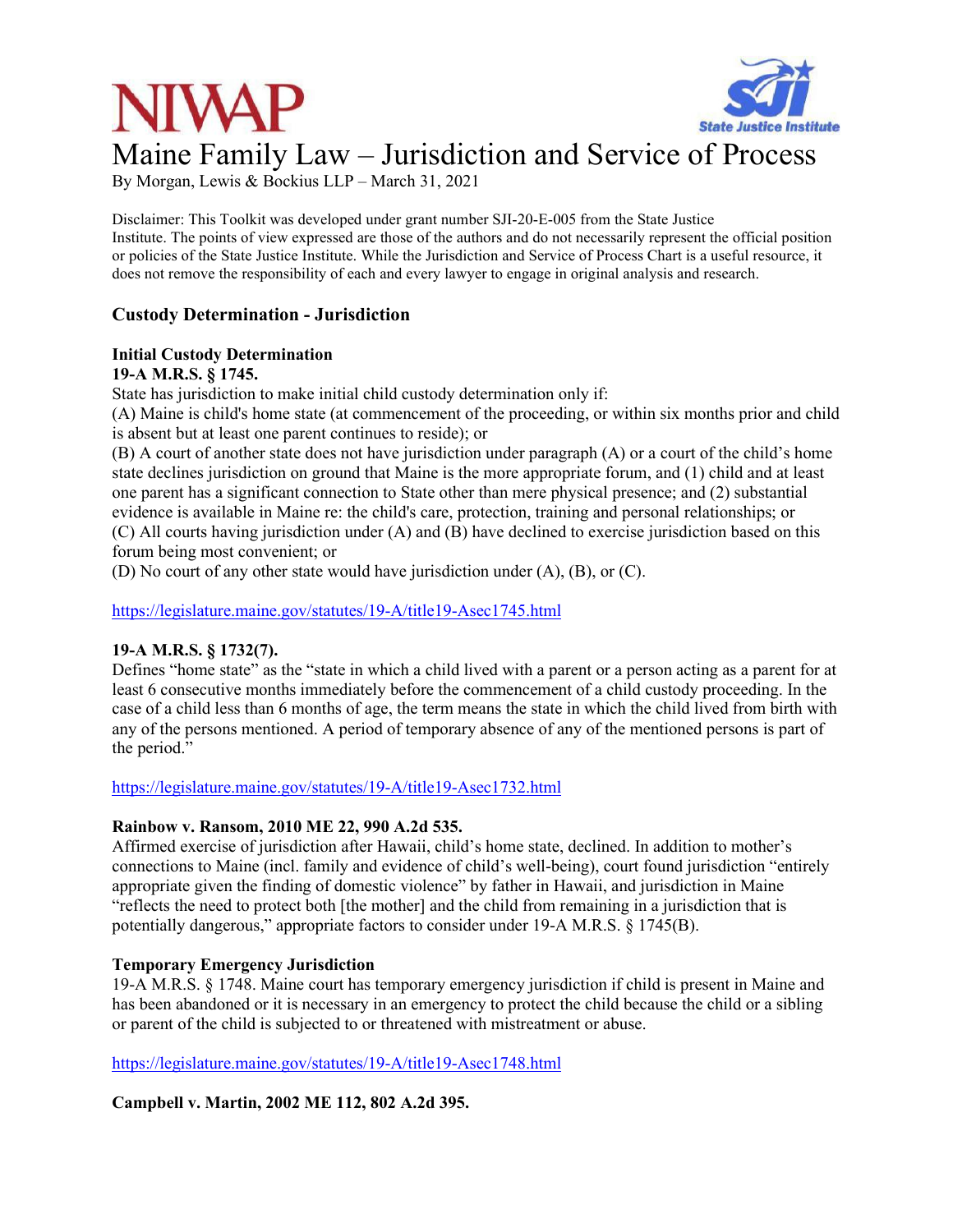



Section 1748 gives Maine jurisdiction "in urgent circumstances" to impose temporary order for protection from spousal abuse and child custody "due to threats of mistreatment or abuse." It is designed for temporary relief until the state with jurisdiction can enter an order—here, it does not allow a Maine court to exercise jurisdiction over related complaint for paternity, permanent parental rights, and child support, because Kentucky (not Maine) was child's home state and did not decline jurisdiction.

# **Custody Determination – Service/Notification Requirements**

# **19-A M.R.S. § 1749 (Notice; opportunity to be heard; joinder).**

Before a child custody determination can be made, notice and opportunity to be heard (per 19-A M.R.S. § 1738) must be given to "all persons entitled to notice under the law of this State as in child custody proceedings between residents of this State, any parent whose parental rights have not previously been terminated and any person having physical custody of the child."

https://legislature.maine.gov/statutes/19-A/title19-Asec1749.html

**Me. R. Civ. P. 4(d)(2)** – If service is required upon a minor, personal service requires delivering a copy to both the minor and the minor's guardian (if within the State), or to the minor's father, mother, or caretaker or with whom the minor resides.

https://www.courts.maine.gov/rules\_adminorders/rules/text/MRCivPPlus/mr\_civ\_p\_4\_plus\_2018-08-01.pdf

**Me. R. Civ. P. 101(b)** – For Family Division actions in which a party seeks to be adjudicated a de facto parent of a child, the party must serve the pleadings and an affidavit "upon all parents and legal guardians of the child and any other party to the proceeding."

https://www.courts.maine.gov/rules\_adminorders/rules/text/MRCivPPlus/mr\_civ\_p\_101\_plus\_2018-06-27.pdf

# **Paternity and Child Support Proceeding – Jurisdiction**

## **19-A M.R.S. § 1837 (Maine Parentage Act; Personal jurisdiction).**

One cannot be adjudicated to be a parent unless the court has personal jurisdiction over the individual. A Maine court with jurisdiction to adjudicate parentage may exercise personal jurisdiction over a nonresident individual, or the guardian or conservator of the individual, if the conditions in 19-A M.R.S. § 2961 are fulfilled.

https://legislature.maine.gov/statutes/19-A/title19-Asec1837.html

## **19-A M.R.S. § 2961 (Uniform Interstate Family Support Act; Jurisdiction; Bases for jurisdiction over nonresident).**

In a proceeding to establish or enforce a support order or to determine parentage of a child, a Maine court may exercise personal jurisdiction over a non-resident individual if:

A. Personal service with notice in the State;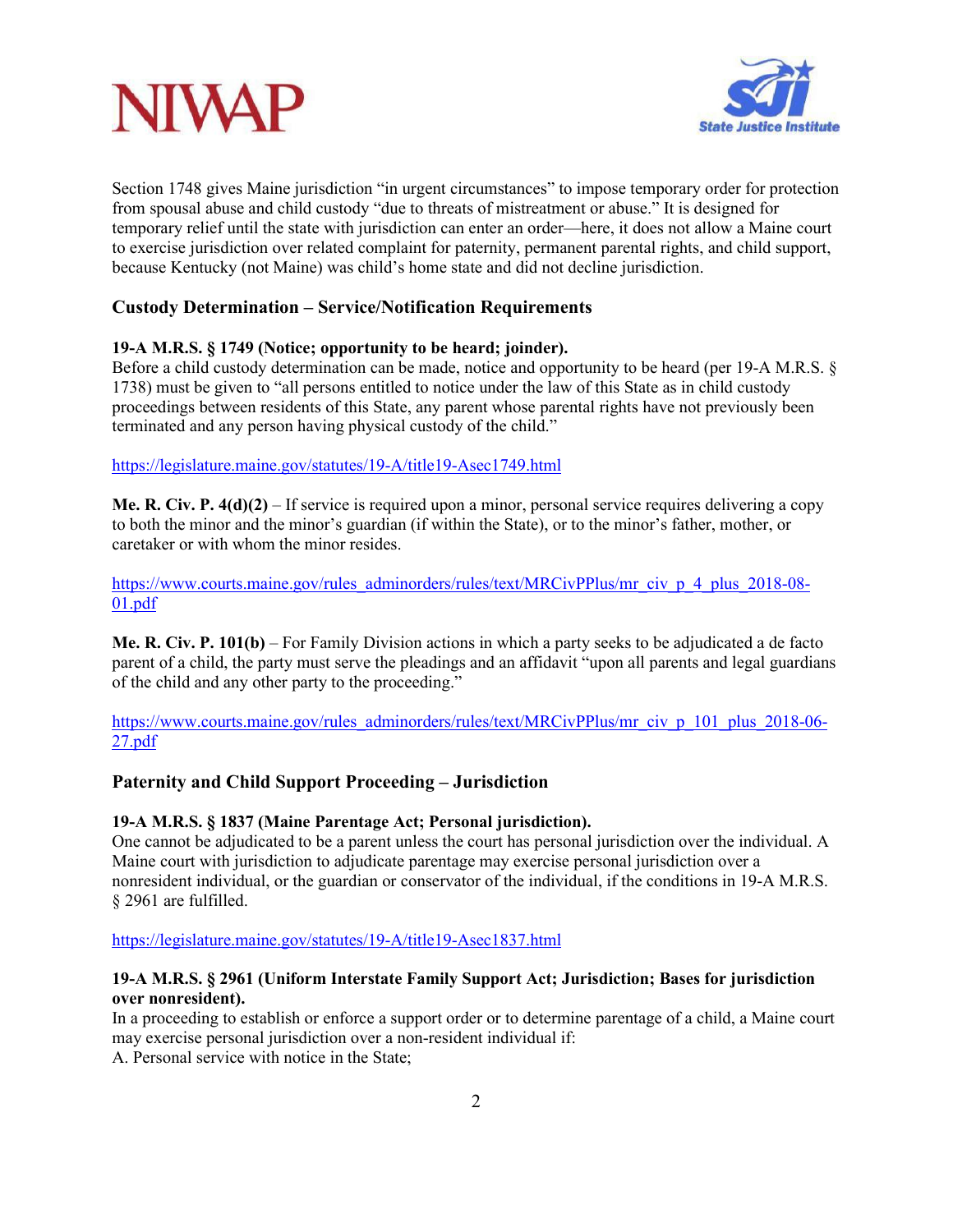



- B. Consent to jurisdiction by consent in the record, entering a general appearance, or filing responsive document;
- C. Individual resided with child in the State;
- D. Individual resided in the State and provided prenatal expenses or support for the child;
- E. Child resides in State as a result of the individual's acts or directives;
- F. Individual engaged in sexual intercourse in the State, and child may have been conceived by that act; or
- G. There is any other basis for jurisdiction consistent with Maine and U.S. constitutions.

# https://legislature.maine.gov/statutes/19-A/title19-Asec2961.html

# **19-A M.R.S. § 2253.**

Re: alternative methods of child support enforcement. Mirrors Maine's civil procedure provisions in 14 M.R.S. § 704-A (below). Any person who performs certain acts submits to jurisdiction as to a cause of action arising from those acts: (A) Maintaining a domicile in Maine while subject to a marital or family relationship out of which arises a claim for child support or spousal support or the commission in Maine of any act giving rise to such claim, and (B) conception resulting in parentage within the meaning of Chapter 61.

## https://legislature.maine.gov/statutes/19-A/title19-Asec2253.html

Note: The above bases for personal jurisdiction in  $\S 2961$  may not be used to acquire personal jurisdiction for a Maine court to modify a child support order issued in another state, unless § 3253 or § 3261 are satisfied.

## **19-A M.R.S. § 3253 (Modification of child support order of another state).**

Court may modify another state's child support order that has been registered in Maine if, after notice and hearing, the court finds that: (1) neither the child, nor the oblige who is an individual, nor the obligor resides in the issuing state; (2) a nonresident petitioner seeks modification; and (3) the respondent is subject to personal jurisdiction of the Maine court. And that Maine is the child's residence, or a party is subject to Maine jurisdiction and all parties have filed consents in a record of the issuing state court for Maine to modify the support order.

https://legislature.maine.gov/statutes/19-A/title19-Asec3253.html

# **19-A M.R.S. § 3255 (Jurisdiction to modify child support order of another state when individual parties reside in State).**

If all parties reside in Maine, and the child does not reside in the state that issued the support order, Maine court has jurisdiction to enforce and modify the issuing state's support order in a proceeding to register that order.

https://legislature.maine.gov/statutes/19-A/title19-Asec3255.html

# **19-A M.R.S. § 3261 (Jurisdiction to modify child support order of foreign country).**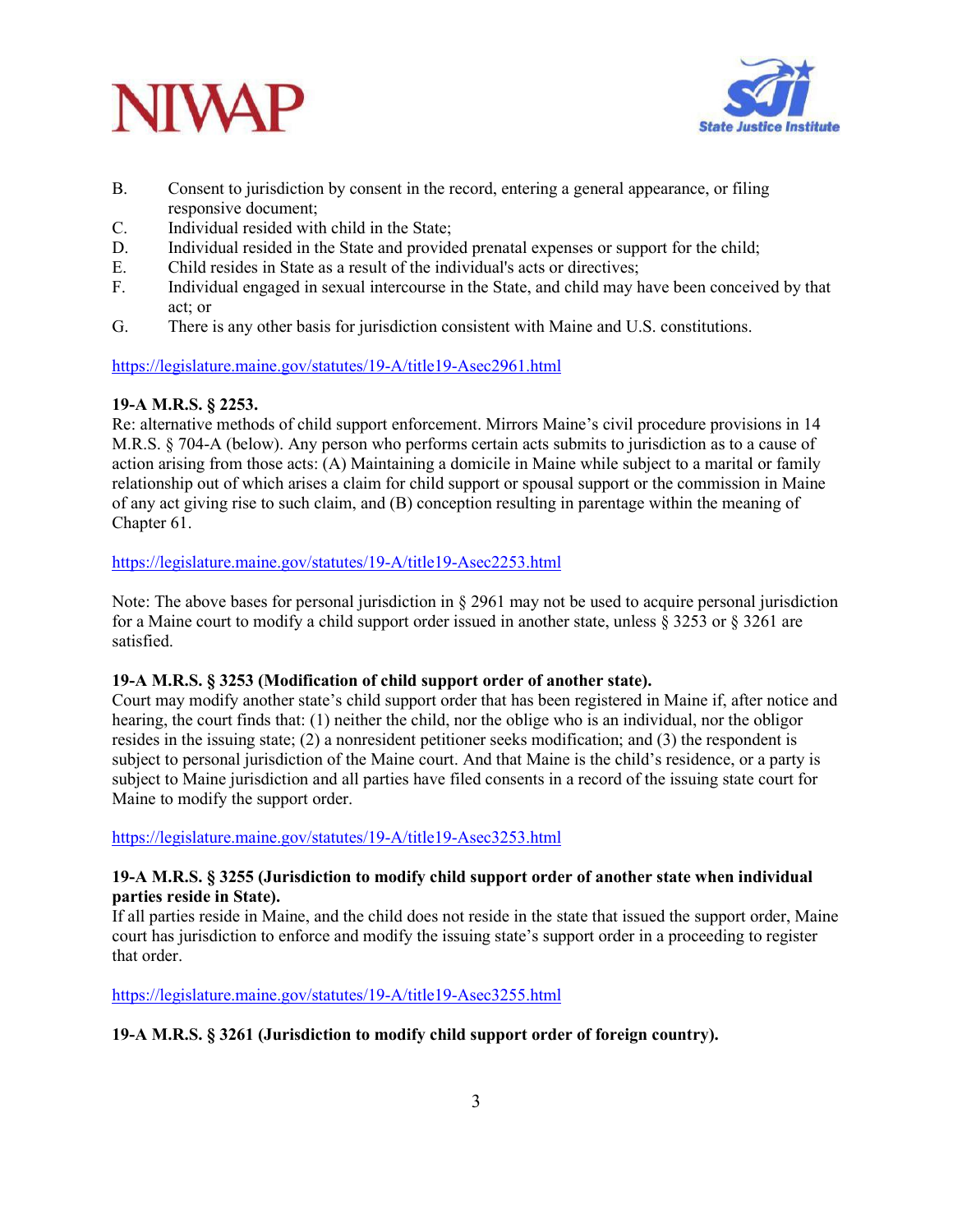



Maine court may assume jurisdiction to modify a child support order and bind all individuals subject to personal jurisdiction in Maine, if a foreign country lacks or refuses to exercise jurisdiction to modify its child support order pursuant to its laws.

#### https://legislature.maine.gov/statutes/19-A/title19-Asec3261.html

#### **19-A M.R.S. § 1602 (Additional persons subject to jurisdiction) (within Ch. 53, Paternity).**

"To ensure maximum protection to citizens of this State, the department shall apply this section to assert jurisdiction over nonresident alleged fathers to the fullest extent permitted by the due process clause of the United States Constitution, Amendment XIV." And, (2) a person who engages in sexual intercourse with a resident of Maine in Maine "submits to jurisdiction of the department for the purpose of the commencement of a paternity proceeding."

## https://legislature.maine.gov/statutes/19-A/title19-Asec1602.html

# **Paternity and Child Support Proceeding – Service/Notification Requirements**

## **19-A M.R.S. § 1836.**

In addition to the child, all parents of the child must be joined as parties in a proceeding to adjudicate parentage.

#### https://legislature.maine.gov/statutes/19-A/title19-Asec1836.html

## **19-A M.R.S. §§ 1605. (Paternity, Expedited Process for the Commencement of Paternity Actions, Notice of proceeding to commence an action).**

The DHS may commence a paternity proceeding by serving a notice on an alleged father. DHS cannot serve a notice without a sworn statement under penalty of perjury from the mother claiming the alleged father engaged in sexual intercourse with her during the possible time of conception of the child, or is a man who is presumed under Maine law to be the child's father.

https://legislature.maine.gov/statutes/19-A/title19-Asec1605.html

# **Child Abuse/Neglect Proceeding – Jurisdiction**

#### **22 M.R.S. § 4031 (Child and Family Services and Child Protection Act, Jurisdiction; venue).**

(A) District court has jurisdiction over child protection proceedings and petitions for adoption from permanency guardianship filed by DHHS.

(B) The Probate Court and Superior Court have concurrent jurisdiction over requests for preliminary child protection orders under 22 M.R.S. § 4034. As soon as action is taken by the Probate Court or the Supreme Court, the matter must be transferred to the District Court.

https://legislature.maine.gov/statutes/22/title22sec4031.html

## **Child Abuse/Neglect Proceeding – Service/Notification Requirements**

**22 M.R.S. § 4033 (Service and notice).**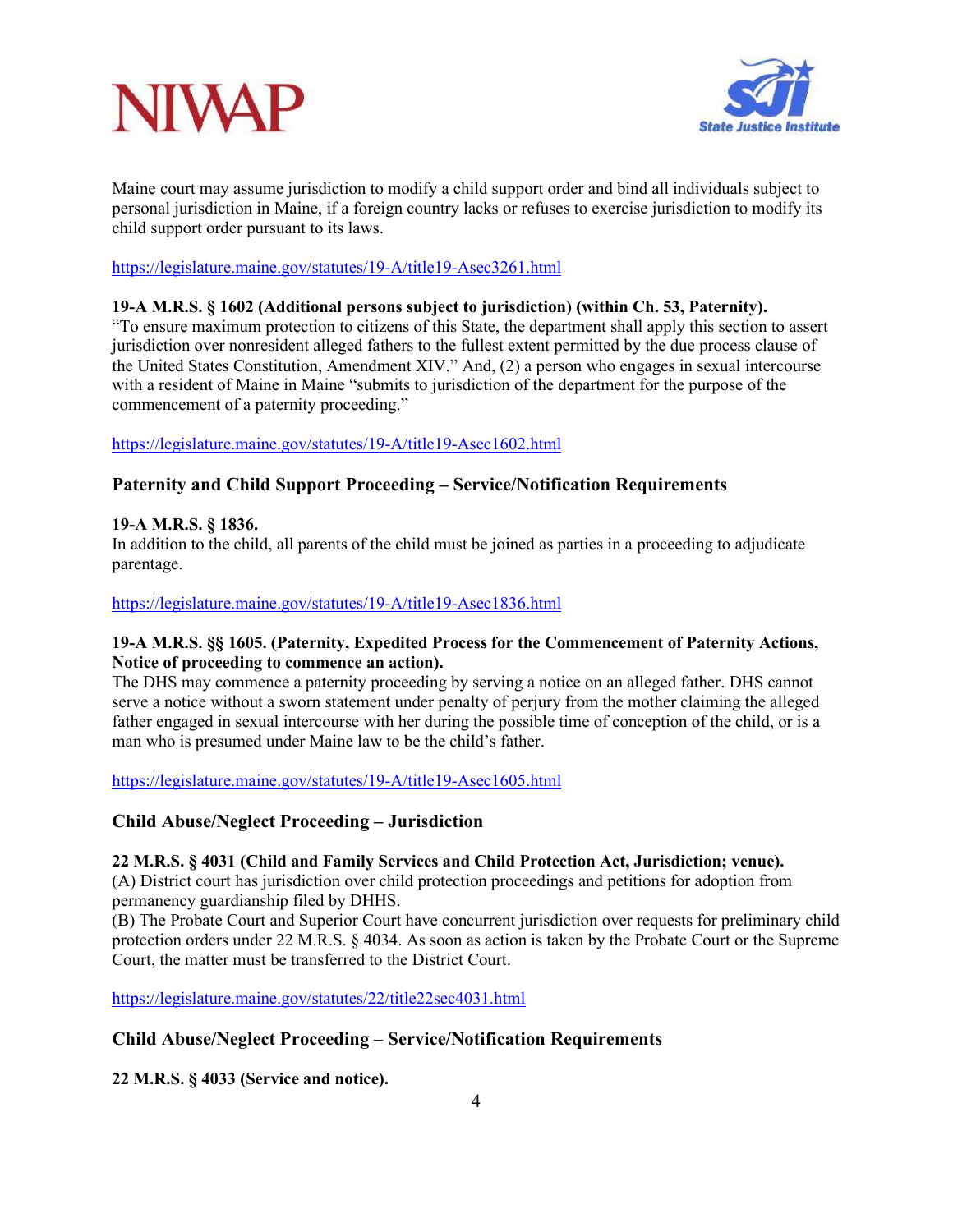



1. Petition Service. Child protection petition (and required notice of hearing) must be served: (A) On the parents, legal guardian and custodians, the guardian ad litem for the child and any other party at least 10 days before the hearing date. Party may waive the time requirement if the waiver is written and voluntarily and knowingly executed in court before a judge. Service must be in accordance with Maine Rules of Civil Procedure.

(B) If DHHS is not the petitioner, the petitioner must also serve a copy of the petition and notice of hearing on the State.

2. Notice of Preliminary Protection Order. If there is a request for a preliminary protection order, the petitioner shall, by any reasonable means, notify the parents, legal guardian and custodians of the intent to request that order and of the court in which their counsel may file motions, including to modify or vacate any preliminary protection order issued. This notice is not required if petitioner includes in the petition a sworn statement detailing a sufficient factual basis that: (A) the child would suffer serious harm during the time needed to notify the parents, legal guardian or custodians; or (B) prior notice to the parents, legal guardian or custodians would increase the risk of serious harm to the child or petitioner.

5. Notice to foster parents, preadoptive parents and relatives providing care. DHHS must provide notice of all proceedings, in advance, to foster parents, preadoptive parents and relatives providing care.

https://legislature.maine.gov/statutes/22/title22sec4033.html

# **Divorce and Legal Separation – Jurisdiction**

# **14 M.R.S. § 704-A (Persons subject to jurisdiction).**

Maine authorizes jurisdiction over nonresident defendants to the fullest extent permitted by the due process clause of the U.S. Constitution, Amend. XIV. Any person, Maine resident or not, who does certain acts submits to personal jurisdiction of Maine courts as to any cause of action arising from said acts, including:

(C) "Conception resulting in parentage within the meaning of Title 19-A, chapter 61," and

(G) "Maintaining a domicile in this State while subject to a marital or family relationship out of which arises a claim for divorce, alimony, separate maintenance, property settlement, child support or child custody, or the commission in this State of any act giving rise to such a claim."

https://legislature.maine.gov/statutes/14/title14sec704-A.html

## **19-A M.R.S. § 851 (Judicial separation).**

Court has jurisdiction to enter a separation decree upon either a joint petition, or a petition by a married person, who lives apart or desires to do so for a period of more than 60 continuous days.

https://legislature.maine.gov/statutes/19-A/title19-Asec851.html

## **19-A M.R.S. § 901 (Action for divorce; procedures)**

One seeking a divorce may file a complaint in District Court only if: (A) plaintiff has resided in good faith in Maine for 6 months prior; (B) plaintiff is a Maine resident and the parties were married in Maine; (C) plaintiff is a Maine resident and the parties resided in Maine when the cause of divorce accrued; or (D) the defendant is a Maine resident.

https://legislature.maine.gov/statutes/19-A/title19-Asec901.html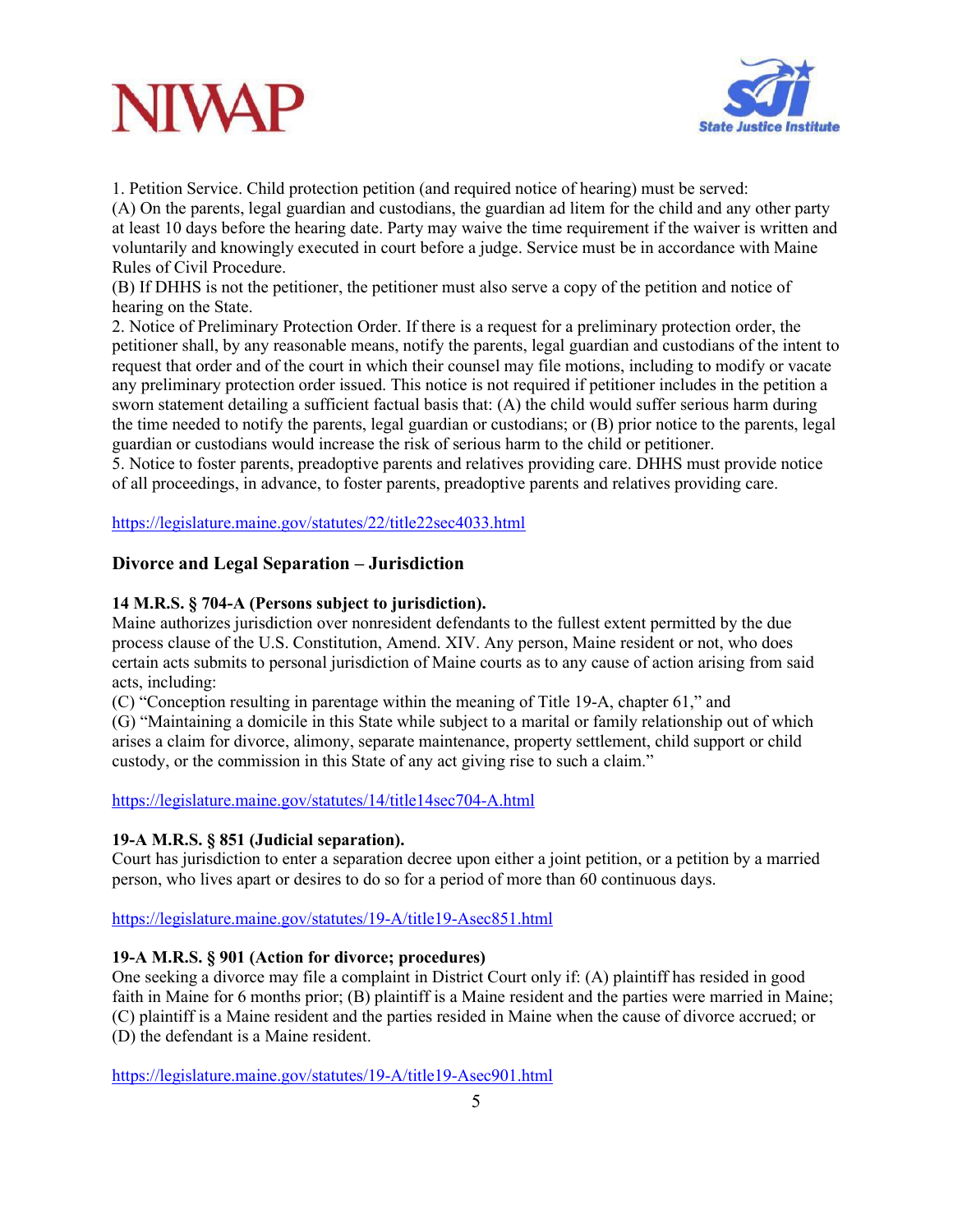



# **Divorce and Legal Separation – Service/Notification Requirements**

No separate service/notification requirements.

# **Adoption Proceeding – Jurisdiction**

#### **18-C M.R.S. § 1-302 (Subject-matter jurisdiction).**

To the fullest extent permitted by law, the probate court has jurisdiction over all subject matter relating to "the protection of minors and incapacitated persons," and "has jurisdiction over protective proceedings and guardianship proceedings."

#### https://legislature.maine.gov/statutes/18-C/title18-Csec1-302.html

#### **18-C M.R.S. § 9-103 (Adoption, Jurisdiction).**

The Probate Court has exclusive jurisdiction over the following:

- A. Petitions for adoption;
- B. Consents and reviews of withholdings of consent by persons other than a parent;
- C. Surrenders and releases;
- D. Termination of parental rights brought pursuant to section 9-204;
- E. Proceedings to determine the rights of putative parents of children whose adoptions or surrenders and releases are pending before the Probate Court; and
- F. Reviews conducted pursuant to section 9-205.

https://legislature.maine.gov/statutes/18-C/title18-Csec9-103.html

## **18-C M.R.S. § 5-104 (Uniform Guardianship and Protective Proceedings, Subject matter jurisdiction).**

"Except to the extent that jurisdiction is precluded by the Uniform Child Custody Jurisdiction and Enforcement Act and Title 4, section 152, subsection 5-A, the court has jurisdiction over a guardianship for a minor domiciled or present in this State. The court has jurisdiction over a conservatorship or protective arrangement instead of a conservatorship for a minor domiciled in or having property located in this State."

https://legislature.maine.gov/statutes/18-C/title18-Csec5-104.html

**4 M.R.S. § 251.** Giving general jurisdiction to the probate court to "grant leave to adopt children, change the names of persons, appoint guardians for minors and others according to law and has jurisdiction as to persons under guardianship, and as to whatever else is conferred by law, except in cases in which the District Court has jurisdiction over a child pursuant to section 152, subsection 5-A."

https://legislature.maine.gov/statutes/4/title4sec251.html

**4 M.R.S. § 152 (5-A).** If proceedings involving custody or other parental rights with respect to a minor child (including adoption, divorce, parental rights and responsibilities, grandparents' rights, protective custody, change of name, guardianship, paternity, termination of parental rights and protection from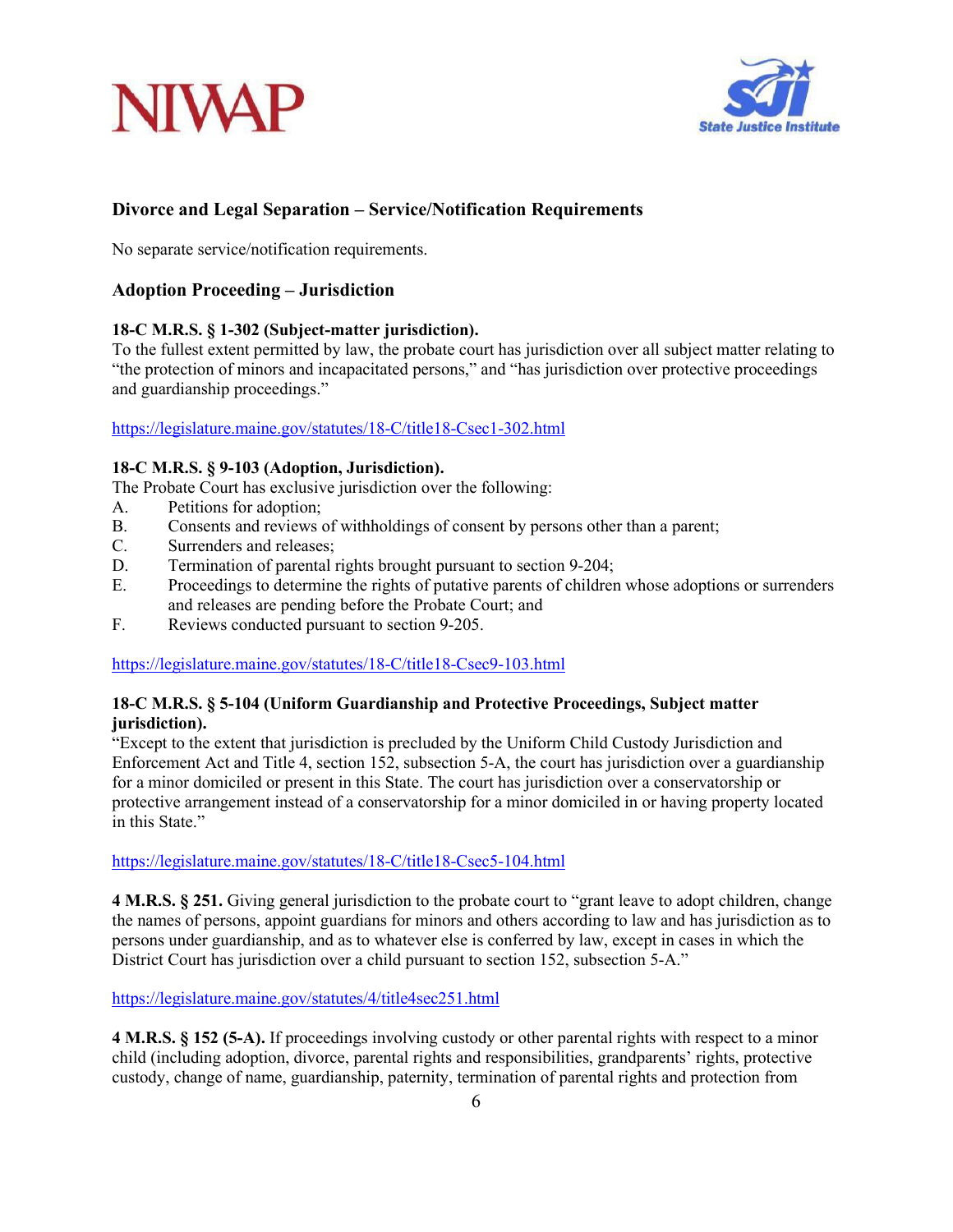



abuse or harassment) are pending in the District Court, then that Court – not the Probate Court – has exclusive jurisdiction of actions for guardianship, adoption, change of name or other matters brought under Title 18-C.

If the District Court with one of these matters learns of a proceeding in the Probate Court, it shall notify the Probate Court and take appropriate action to transfer the matter from the Probate Court to the District Court.

https://legislature.maine.gov/statutes/4/title4sec152.html

# **Adoption Proceeding – Service/Notification Requirements**

18-C M.R.S. § 9-201(7). Notice of a hearing under § 9-201 (governing adoptions and determination of parentage) must be given to a parent, a putative parent, the attorney for the child and any other parties the court determines appropriate. Notice need not be given to a putative parent who has waived the right to notice under this section.

https://legislature.maine.gov/statutes/18-C/title18-Csec9-201.html

# **Domestic Violence – Jurisdiction**

#### **19-A M.R.S. § 4005 (Protection From Abuse, Commencement of proceeding).**

Authorizes a complaint by (i) an adult abused by a family or household member or a dating partner; or (ii) a minor child abused by a family or household member or dating partner of the caretaker, through a person responsible for the child or a DHHS representative.

Also authorizes a complaint when a minor has been a victim of conduct defined as stalking, sexual assault, unauthorized dissemination of prohibited private images, or sex trafficking, again through either the minor's parent , other person responsible for the child, or a DHHS representative.

https://legislature.maine.gov/statutes/19-A/title19-Asec4005.html

#### **19-A M.R.S. § 4003 (Protection from Abuse, Filing of complaint; jurisdiction).**

Proceedings under this chapter must be filed in the District Court of the division in which either the plaintiff or defendant resides. If plaintiff has left his or her residence to avoid abuse, the plaintiff may bring an action in the division of the plaintiff's previous residence or new residence. District Court has jurisdiction over protection from abuse petitions. If a District Court judge is not available when a complaint seeking a temporary order is filed, it may be presented to another District Court Judge or to any Superior Court Justice, who has the same authority to grant or deny the temporary order.

https://legislature.maine.gov/statutes/19-A/title19-Asec4003.html

## **19-A M.R.S. § 4004 (Application of other acts).**